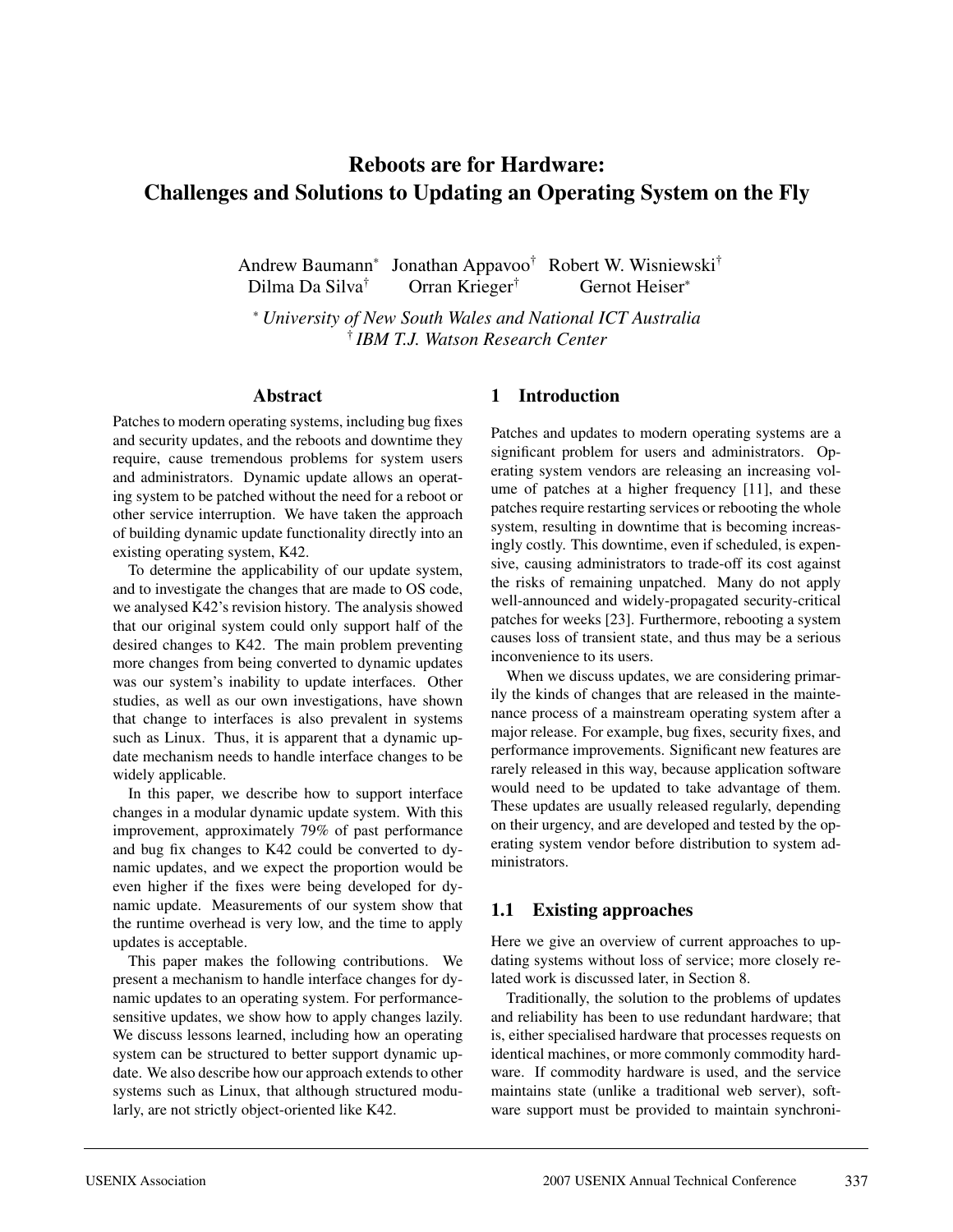sation between the redundant systems.

A similar approach is to use virtualisation instead of physically separate hardware. This also requires software support to maintain synchronisation, or a mechanism to migrate applications between virtual machines at update time [22].

Outside the operating system, the most common approach to dynamic updating is to build-in support for updates in a language-specific [3, 10, 14, 20, 25] or domainspecific [1,6] manner. Our work can be seen as a domainspecific approach to achieving dynamic update for operating systems.

# **1.2 Our approach**

Our goal is to provide dynamic update support within the operating system itself, without the need to re-implement or significantly restructure its code. Ideally, it should be possible to load an update into the system similarly to the way we can load kernel modules to add functionality.

We observe that pressures of software development, safety, extensibility, and configurability are driving modern operating systems, even those with a monolithic kernel structure, to become highly modular or componentised. For example, several projects have added more modularity to Linux to enable fault isolation [26, 28]. Software construction techniques such as abstract types, data hiding and encapsulation, and separation of concerns are features of these modular interfaces.

Our approach is to leverage module boundaries to update the code and data within a module without affecting the rest of the system. We provide mechanisms for safely updating a specific module, and transforming the data structures maintained by that module. We repeatedly use those mechanisms to update all modules involved in a larger change, achieving a whole-system update as a series of small self-contained changes. Despite the module-based approach, we are able to apply updates even when a module's interface changes.

### **1.3 Overview**

In previous work [4], we developed a prototype implementation of dynamic update for the K42 research operating system, and tested it with a small number of handpicked update examples. This prototype is outlined in the following Section 2.

Selecting a small number of changes to convert to dynamic updates, as we had done previously, showed that our system worked but did not help to determine whether the system would be able to apply all of the relevant changes as dynamic updates. To properly assess the coverage of our dynamic update system, we conducted a study of the K42 revision history, that is described in Section 3. In our previous prototype, changes to module interfaces could not be applied as dynamic updates. We had expected such changes to be rare, however the results of our study showed that they were relatively frequent—the majority of new features and a significant proportion of bug fixes and performance improvements included changes to interfaces. Our own investigation and other studies have found that the same is also true for Linux.

To provide a more complete update system, we designed a dynamic update mechanism for an OS that handles interfaces changes, as described in Section 4. This section also describes the new lazy update functionality we have developed for mitigating the performance impact of large updates. Revisiting the revision history analysis with these improvements, we found that the majority of all changes, and an even higher proportion of maintenance changes could now be converted to dynamic updates.

We have measured the performance impact of adding the capability to perform dynamic updates to the system, and found it to be negligible. We have also measured the costs incurred when a dynamic update is applied. These results are presented in Section 5, along with a description of example updates enabled by the added functionality. We then discuss lessons learned from implementing dynamic update in K42 in Section 6, including how we would structure the system differently to better support it.

The work presented here enables dynamic updates to the operating system, but also raises some questions for future research. In Section 7 we discuss open issues in the area, and in Section 8 we describe related and complementary work. Section 9 concludes.

To summarise, our primary contributions over the previous work are as follows. We have conducted a broad analysis of changes in the revision history of an OS, and used this to assess the applicability of our update system. Based on the limitations identified, we have extended the model to support interface changes, which significantly increased the scope of changes that we could support as dynamic updates. We have also added support for lazy conversion of data structures, because the performance impact of converting all data structures at once could be dramatic. Finally, we include an evaluation of the performance characteristics of our system, and a discussion of our experiences using and developing it.

# **2 Background**

We previously developed a prototype dynamic update system [4, 5]. Because that work is essential background information, we briefly summarise it here.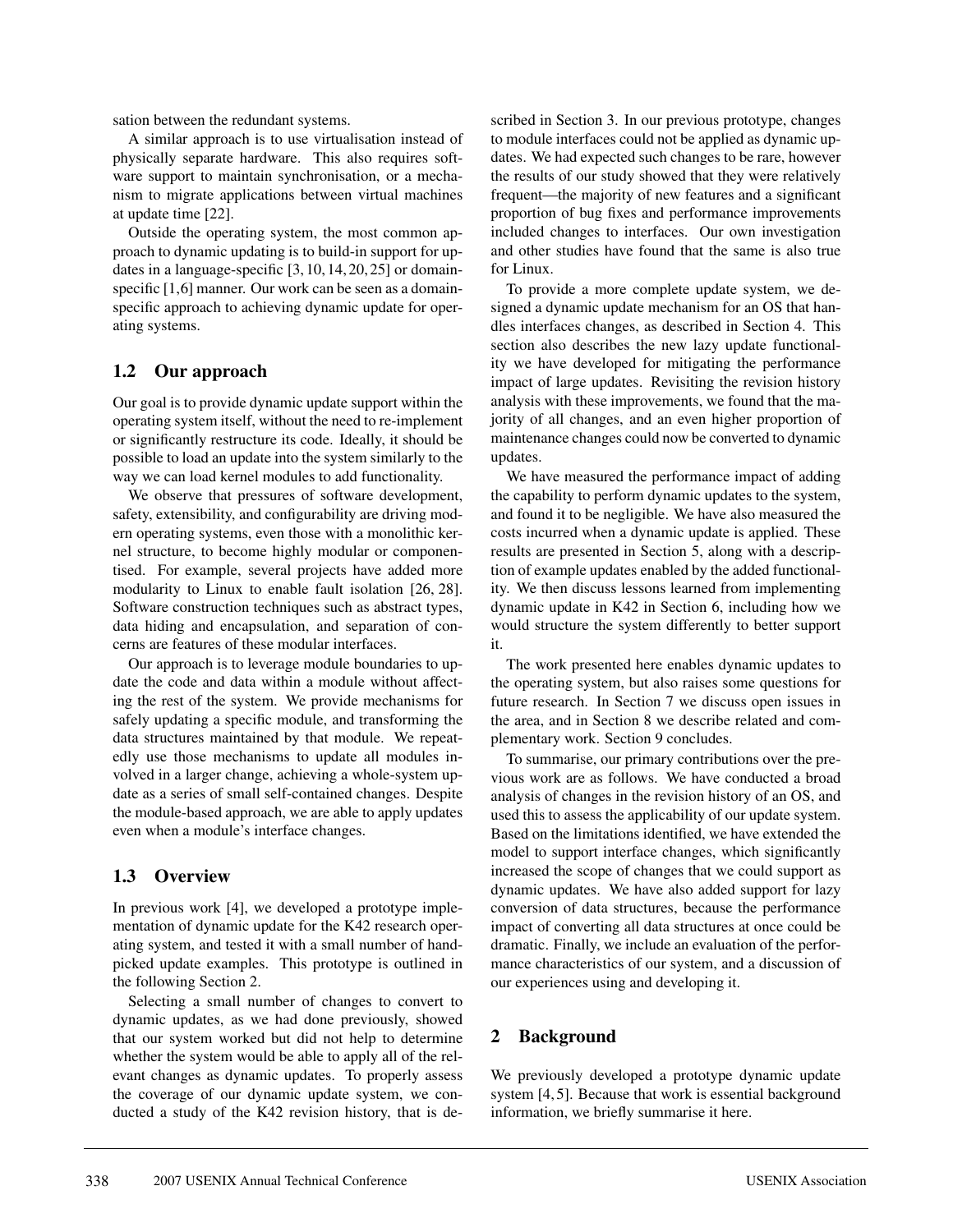### **2.1 Design**

We identified several fundamental requirements for an operating system to provide dynamic update capability. The most important of these are a modular system structure, a mechanism for detecting a safe point to update a given module, and state tracking and transfer mechanisms to locate and transform the state information maintained by a module.

Given these requirements, the generic update process for a single module is as follows: First, the code associated with an update is loaded into the system by a kernel module loader, or similar mechanism. Next, a *state tracking mechanism* is used to locate all data instances affected by an update. Then, using a level of indirection on module invocations, we block any new accesses to the affected module. Once the *safe point mechanism* detects that the module is idle, or *quiescent*, we update the code in the module and transform its data structures using the *state transfer mechanism*. Finally, having finished the update, the new module is made accessible, and any blocked calls are resumed.

### **2.2 Dynamic update in K42**

K42 is an operating system project targeting scalability and customisability [13]. It runs primarily on 64 bit PowerPC systems, and supports the Linux API and ABI. K42 is implemented in C++, and is object-oriented: each resource managed by the kernel is provided by one or more distinct object instances. To improve scalability in an SMP system, all objects are accessed indirectly through a global *object translation table* (OTT); this indirection also enables dynamic update.

In K42, *state-transfer functions* are implemented for each object, and convert an object's internal state to, or from, a common intermediate representation. Our system detects *quiescence* by tracking the lifetime of kernel threads, and providing a mechanism to determine when all threads that were active when access to an object was blocked have terminated. This works well, because the kernel is event-driven, and its threads are short-lived.

Our original implementation added two features to K42 to support dynamic update: a kernel module loader and a factory mechanism. The module loader is similar to the one used in Linux, but simpler because updated code is only accessed indirectly through object references. The factory mechanism is responsible for the creation, destruction, and tracking of object instances within K42 via the factory design pattern [9]. Factories in K42 are live objects accessed through well-known references, one per class. They allow us to update all the objects affected by a code change, ensure that future instantiations use the updated code, and track when all the objects of a given class have been updated.

Using these foundations, we were able to apply dynamic updates to K42. We hand-picked some interesting changes from the K42 revision history, converted those to dynamic updates, and applied them to the running system.

### **3 Analysis of CVS history**

In this section, we describe a study we have performed of changes from the K42 CVS revision history. Questions we sought to answer included:

- What change types are seen in K42's development?
- What proportion of these changes are bugfixes, security fixes, or performance improvements that would be shipped in maintenance releases?
- How many, and what kind of changes could we apply using our dynamic update mechanism?

The broader question of how operating system code evolves is also not well understood, and is a rich area for further investigation.

# **3.1 Method**

K42 was developed over a period of nine years (the first revision is from March 1997), by around five to ten developers. Hence, there is a lot of revision data in the repository to be examined: 4,814 files and 56,199 revisions in the core modules we examined.<sup>1</sup>

One of the drawbacks of CVS is that it operates only at a file and revision level, and does not track any dependencies between files or directories. Thus, we first had to develop mechanisms and heuristics for extracting independent transactions or changes from CVS revisions. This required two assumptions.

First, we assumed that each commit operation by a developer was a single logical change or feature. This is usually true, but not always. A few developers tended to commit unrelated changes together. This means that we see fewer and larger changes than we should, so our results are pessimistic.

Second, we assumed that after each commit the repository was in a consistent state. That is, it could be expected to compile and run correctly. Obviously developers make mistakes, so this is not always true. However, K42 includes an extensive set of regression tests that developers usually run before committing, so in the majority of cases the assumption was valid.

Given these assumptions, we developed a modified version of the *slurp* tool [16] to process the CVS repository data and import it into a database for further analysis, and used an algorithm described by Zimmermann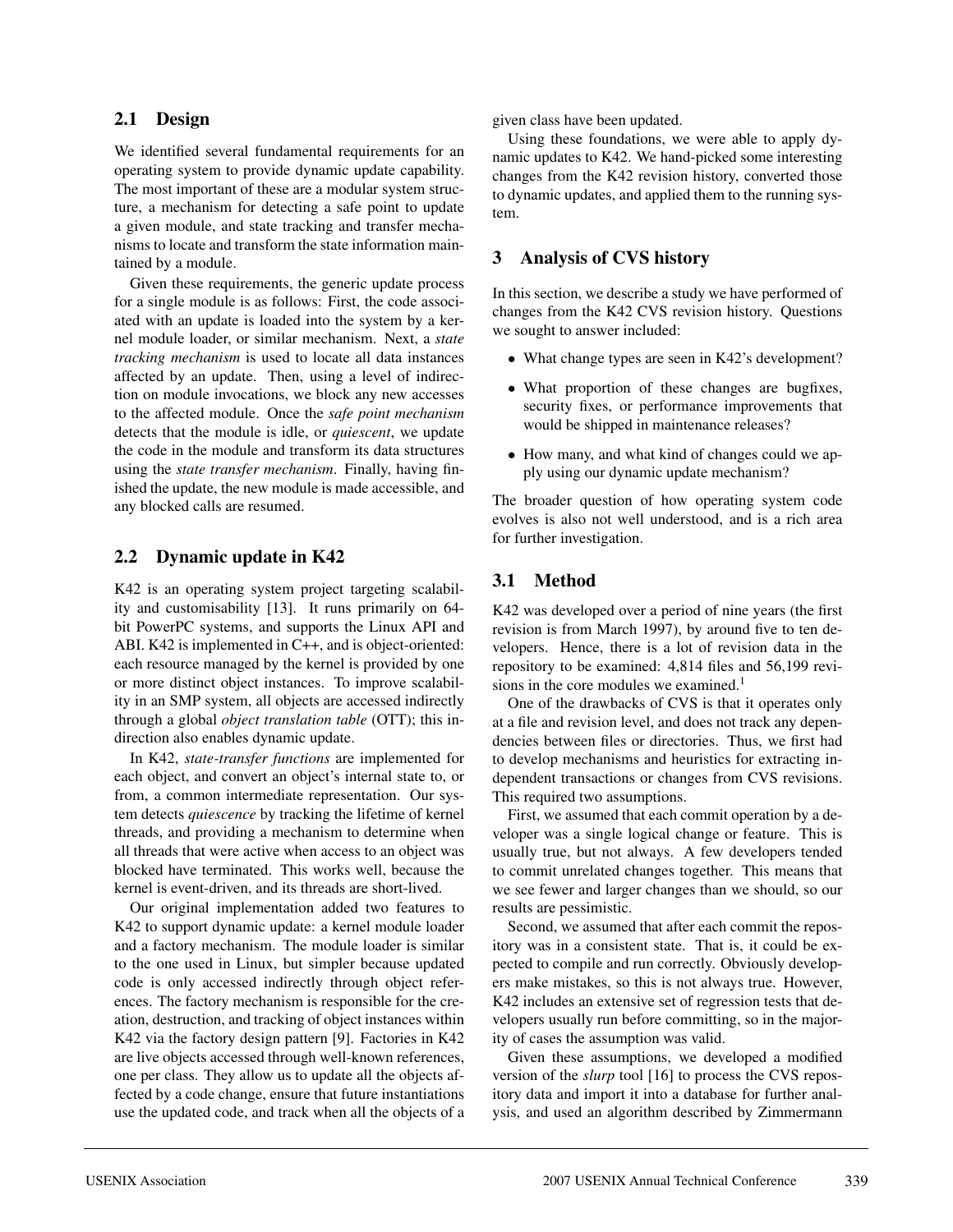and Weißgerber [30] to group related CVS revisions into logical transactions. For each source file revision, we also filtered out all the comments, reformatted the code in a consistent style using an *indent* tool, and computed the differences between the cleaned and reformatted source. This significantly reduced the number of irrelevant changes that needed to be examined.

Using this data, we performed two types of analysis. First, we used automatically-computed contextual information to determine which transactions changed only code inside dynamically-updatable objects and could therefore be developed into dynamic updates. Second, we randomly selected transactions from our sample and manually inspected them to gather more accurate and more detailed information about what types of changes are possible, and specifically what prevents changes from being converted to dynamic updates. Based on that result, we estimated from the overall set of changes what proportion could be converted to dynamic updates.

For both analyses we considered only transactions that altered some kernel code. Specifically, the source differences computed in the final step were non-empty, and at least one of the files modified by the transaction was within the os/kernel directory. Apart from some common library code, this directory contains the K42 kernel, including process and memory management, IPC mechanisms, exception handlers, boot code, and Linux glue code. File-systems and device drivers are reused from Linux, and their source is maintained elsewhere.

# **3.2 Automatic analysis**

Most of K42 consists of objects accessed indirectly through the object translation table. However, some parts, such as the exception handlers and parts of the scheduling code, are not accessed indirectly, and therefore are not dynamically updatable. To calculate what proportion of changes could be converted to dynamic updates, it is necessary to determine which changes affect only code inside these dynamically-updatable objects.

We would have liked to determine what functions, data structures, and objects were changed by each transaction in the repository. This implies parsing the code. However, a normal C++ parser would read all the header files included by a particular file; effectively it would require reconstructing the K42 source tree for every transaction, which would be very slow. To avoid this, we wrote a pseudo-parser handling just enough of the language (for example, the *class* keyword, function definitions, and braces) to identify a *program context* for every line of C++ source. A program context is a function or class name, or a special *global* context (used, for example, for preprocessor directives).

Given this contextual information, we identified for

each transaction any classes or functions added or deleted by that transaction, and also any that were modified. We then examined every transaction that included a change to kernel code (a total of 3618 transactions), and categorised them based on those that added contexts, those that deleted them, and those that just modified code within existing contexts.

Using a list of classes known to be dynamically updatable, we then identified the transactions that changed only dynamically-updatable code. Our list included some classes that do not yet have state-transfer functions or factories, so are currently not updatable. We included these, because the addition of state-transfer functions and factories is relatively simple (the changes are confined to the class itself), and because we believe that showing the limitations of the model is more meaningful than showing those of the K42 implementation.

We found that 22% of transactions only modified or added methods in dynamically-updatable classes. A number of common problems prevented more transactions from being classified as dynamically-updatable:

- changes to code for testing, tracing, or debugging, that would not be released as updates, and so are irrelevant to our target problem;
- changes to initialisation code that would instead be implemented as part of the state transformation and dynamic update load process;
- changes to simple classes that aren't themselves dynamically updatable, but are encapsulated within dynamically-updatable objects, and so could be updated as part of the surrounding object;
- changes to the global context, such as preprocessor definitions or global declarations, that would be handled differently for a dynamic update.

If we include these, the result rises to 48%. If we exclude changes before 2002, when K42 was in a more developmental phase, the total proportion of dynamically updatable transactions rises to 55%.

Due to the automatic nature of this analysis, these results include a certain amount of noise. For example, some changes were committed to the tree, then reverted because they caused regressions, and later committed again with fixes; these should be counted as only one transaction. Other transactions included, upon closer inspection, multiple independent changes. Many changes performed cleanup actions, such as moving code between header files, splitting or merging classes, and so on.

These examples show the limitations of automatically analysing the revision history. The result is skewed by a large number of changes that would never need to be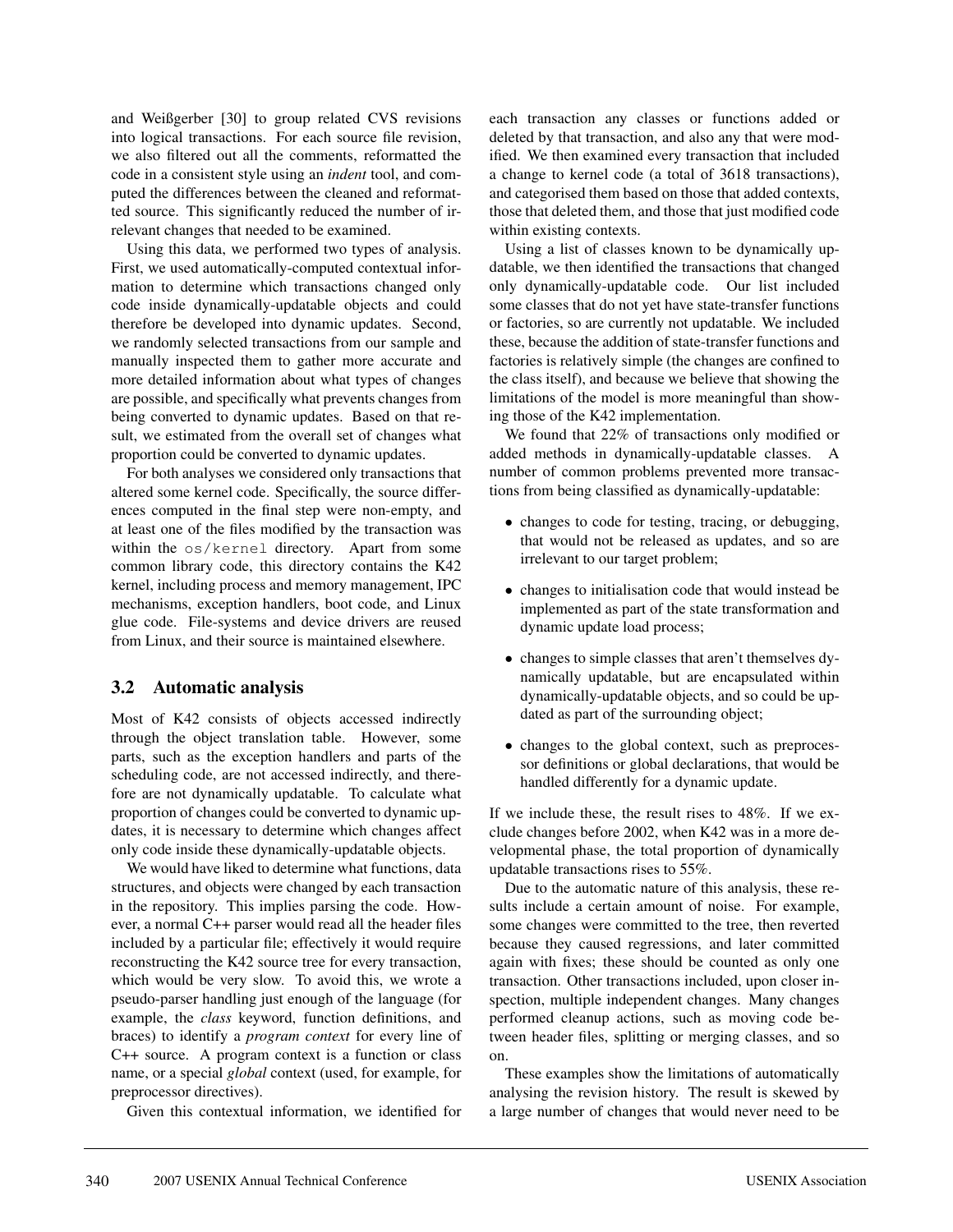developed into dynamic updates, however it gives us a reasonable lower bound for the proportion of dynamically updatable changes. For a more accurate result, we conducted the manual analysis described in the following section.

# **3.3 Manual sampling**

The automatic analysis gave us useful information about the overall proportion of dynamically updatable changes, but these results include all the changes in K42's revision history, and the revision history of an experimental operating system does not mirror what would happen in the maintenance of a released operating system. Changes that happened frequently in K42, such as new features, code cleanups or debugging changes, would not be shipped in maintenance updates. For a more accurate analysis of the applicability of our dynamic update system to the specific types of change in which we are interested, we conducted a manual investigation using a sample of the CVS transactions.

We developed a simple web application allowing a human analyst to examine randomly-selected transactions. For each transaction, the analyst was shown the commit log message and other meta data, the source code differences for affected files, and the list of changed program contexts computed by the previous automatic analysis. The analyst then assigned each transaction to a number of categories, using their knowledge of the K42 code, as well as an understanding of what could be changed by a dynamic update. Our goal was to examine a sufficiently large number of transactions to obtain statistically significant conclusions about the proportion of dynamically updatable changes. In total, we have manually analysed 250 transactions.

Some transactions were considered irrelevant to the analysis, and ignored. These included a change that was reverted and then recommitted later, a small number of transactions that included many unrelated changes, and many changes that were functionally-equivalent such as a reorganisation of header files, changes that only added debugging output, changes to preprocessor directives, and so on. In total, 39% of the transactions that we examined were ignored.

We then looked at the change as a whole, and placed it into one of five categories based on its main purpose: bug fixes, security fixes, minor/maintenance performance improvements, new features, and changes for non-functionally-equivalent cleanup or restructure. Of the non-ignored transactions, 48% were restructuring, 36% added new features, 11% were bug fixes, and the remaining 5% performance improvements. We found no security fixes. Because K42 has been used to date only for research purposes, security holes that would necessitate fixes have not been uncovered. However, because security fixes are a subclass of bug fixes, and tend to be of a small, isolated, and feature-less nature [2], we expect that results for the bug fix category will be a good indicator of our system's support for security updates.

We also examined the code differences and determined what was affected by the change: data structures, interfaces, multiple objects, and library functions (recall that we selected any changes affecting the kernel source code, which could also include changes to user libraries).

Finally, we decided whether the change was convertible to a dynamic update. Of the transactions categorised as bug fixes or performance improvements, which we will refer to as maintenance changes, only 50% could be converted to dynamic updates. Of the non-updatable maintenance changes, 58% were ruled out because they changed interfaces, and the remainder changed nonupdatable exception handler code. In the other categories, only 11% of new features and 6% of code restructures could be converted to dynamic updates. These results are shown as the *simple update* case in Figure 2.

# **3.4 Conclusions**

Extending our results from a case-study analysis of the K42 revision history to more general conclusions about the applicability of our dynamic update model is potentially error-prone. The revisions in the main branch of a research operating system do not necessarily reflect the maintenance and update release process of a production system. Nevertheless, our study gives an indication of the updates we can expect to see in systems code. In a production operating system in maintenance mode, we would expect far fewer broad restructures and added features, and a greater proportion of performance and security updates or bug fixes.

We were surprised by the high incidence of changes to interfaces, even among the maintenance updates. An interface change in K42 is any change to the virtual methods defined for a class, that would cause code compiled against the previous definition to behave incorrectly. This includes the addition or deletion of methods, arguments, or changes to types, none of which were supported for dynamic update. We were aware that this was a limitation, but believed that it was not significant, as most updates would not change interfaces. However, our results showed that a surprisingly high proportion of kernel updates did require changes to interfaces.

To verify that this problem was not unique to K42, we inspected recent stable releases of the Linux kernel: versions from 2.6.18.1 to 2.6.18.6 inclusive and version 2.6.19.1. These releases include relatively few changes, the largest uncompressed patch being 250 kilobytes in size, and contain only bug and security fixes. However,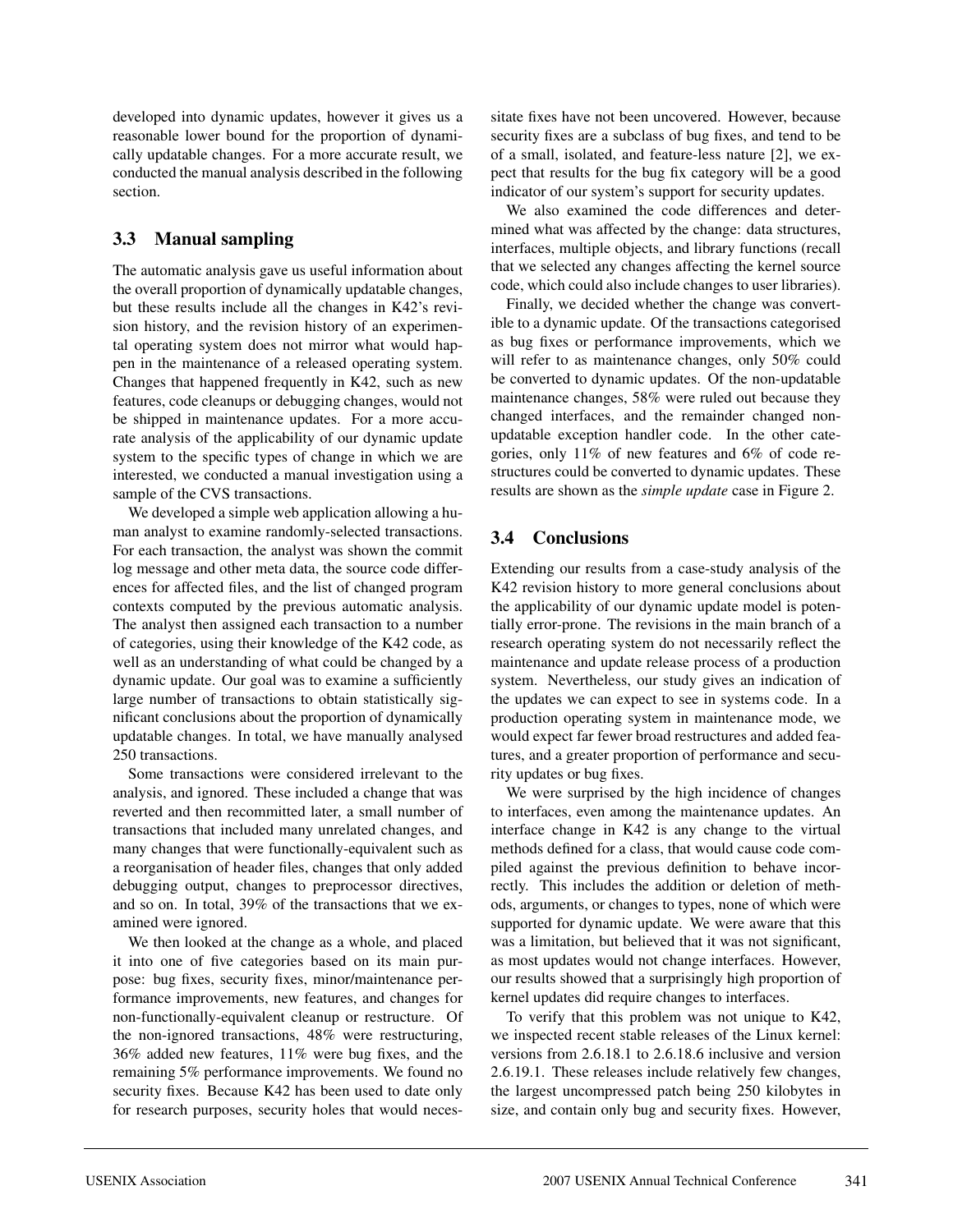four of the seven versions examined included changes to the prototypes of non-inline kernel functions, confirming the prevalence of interface change in Linux.

Other researchers have reached similar conclusions regarding the need to support interface changes. Neamtiu *et al.* [17] conducted a study of source code evolution in several common open-source programs, including the Linux kernel, with the goal of informing the design of dynamic update systems. They concluded that changes to type definitions and function prototypes were both common enough to be an important feature for a dynamic update system to support. Furthermore, another recent study of collateral evolution in Linux device drivers [21] highlighted the problems associated with changes to interfaces in that system.

Therefore, it is clear that for our dynamic update system to be usable, it must support evolution of interfaces within the kernel. In the following section we will discuss how to address this challenge.

### **4 Extending to complex dynamic updates**

Based on our experiences and results from the previous section, to enable more updates to be applied, and to increase the applicability of our system, we have made a series of improvements to its design and implementation. Here we discuss the most significant: support for interface changes and lazy update. We also describe the process of developing and applying an update.

# **4.1 Interface changes**

Our previous design and implementation did not support changes to object interfaces. As shown in the CVS analysis, this was a serious limitation on the applicability of our system. When an object's interface changes, any calling objects that depend on the interface must also be changed. The obvious solution is to update all affected objects in a single atomic operation, however blocking and updating multiple objects may be unworkable. For complex changes, it effectively requires quiescence across the entire kernel, leading to large delays, and potential deadlock and correctness issues (for example, missed interrupts could cause the system to lockup or crash).

From a closer examination of the changes to interfaces observed in the K42 revision history, we found that most of the changes were relatively minor. These included: adding or renaming functions; removing parameters from functions; and extending the parameter list of existing functions, but providing a default parameter to avoid updating all the existing call points.

Informed by these observations, we decided to use the object adaptor design pattern [9]. Adaptors wrap a class



Figure 1: Adaptor object

to make it provide a different interface. In K42, adaptors were implemented for dynamic update, and operate transparently to other objects through the use of the object translation table. They can maintain their own state information, and are able to intercept and rewrite all function calls from old un-updated callers of the object. Changes made possible by adaptors include:

- adjusting virtual method numbers, when functions have been added;
- shuffling parameter registers, and computing or supplying defaults for new parameters;
- altering return values, or directly returning a value (such as an error code) without calling the object.

Not all interface changes can be expressed by an adaptor. In particular, changes that are not backwardscompatible, or where the old interface cannot be provided by operations in the adaptor or on the updated object, are not possible. This includes changes where functionality is removed, or complex restructuring changes, such as when an object's functionality is split into several other objects. However, the forms of interface change supported by adaptors are sufficient for maintenance changes, as will be shown in Section 4.4.

Our design is shown in Figure 1. Any change that alters an object's interface requires an adaptor to be supplied along with the updated code. When the dynamic update is applied, the new object with the updated interface is installed on a new object reference, and an adaptor object is instantiated for the old reference, forwarding calls to the underlying object. Then, caller objects are progressively updated to directly invoke the new interface. Once all old caller objects are updated, as determined by the relevant factory objects, the old reference and the adaptor object are destroyed.

Some low-level code in K42, such as the initial pagefault handlers, is not part of the object system and therefore not updatable. If any of the objects called by such low-level code are updated with an adaptor, then the adaptor will be required permanently, because it is not otherwise possible to update the calling code to use the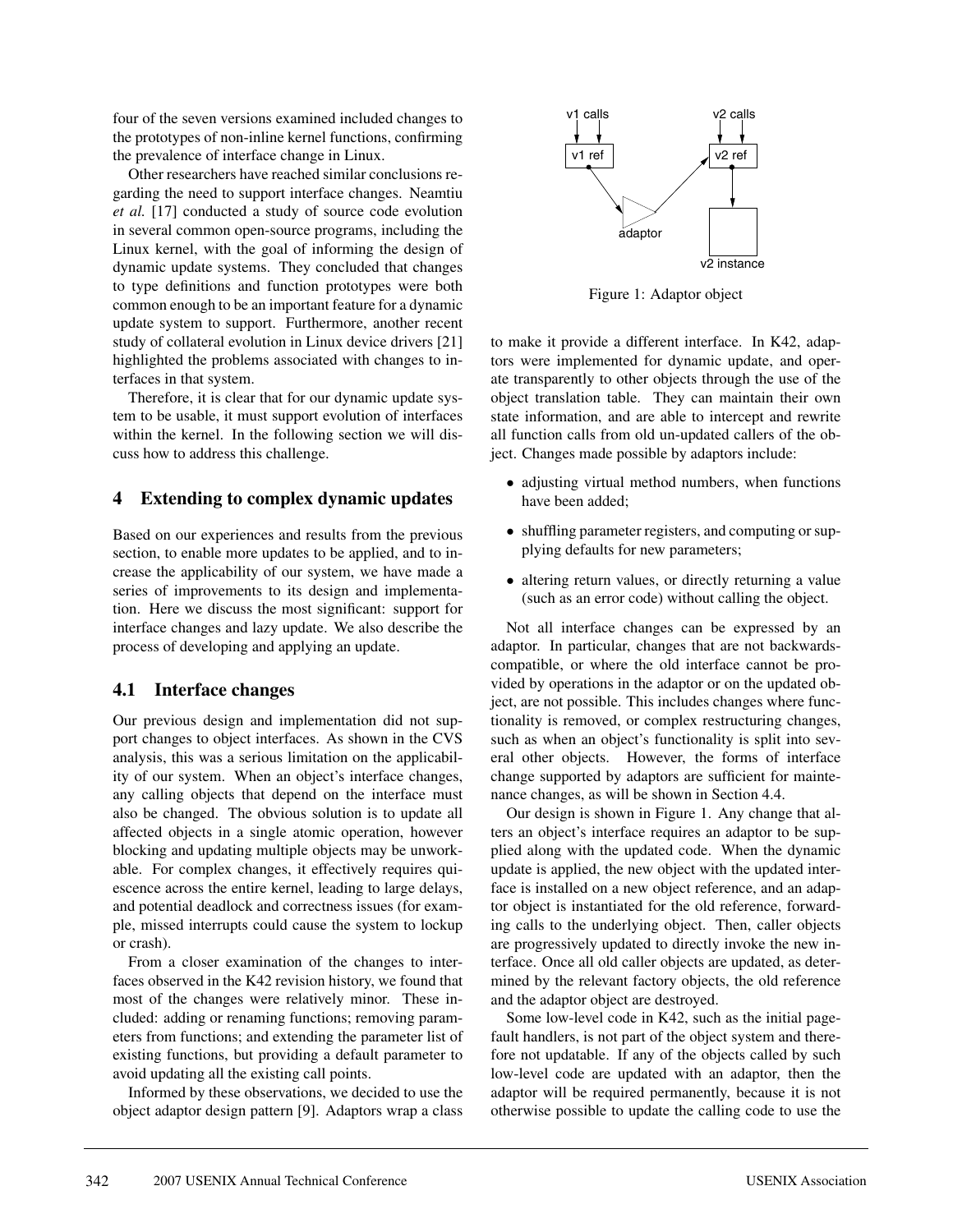new interface. Fortunately, in K42 there is very little code in this category.

The use of adaptor objects follows our fundamental design principle of applying dynamic updates as a series of small independent changes. Adaptors allow us to update the system progressively, without the need to concurrently block access to multiple objects. Adaptors impose additional overhead on all function calls to an affected object, but this overhead is only transient—as the calling objects are updated to versions that support the new interface, which happens as part of the overall update, the adaptors are removed.

# **4.2 Lazy update**

Our original model transformed every object at the time an update was loaded; other dynamic update systems that support changes to data structures have also taken this approach [8, 19]. However, this presents a scalability and performance problem, because some objects may have thousands or more instances present within the kernel; for example, the objects associated with open files or memory regions. When testing a K42 update that altered the in-memory data structures of each open file on a loaded system, we found that the system performance was severely degraded while converting all the affected objects.

To illustrate the scale of this problem, we used the /proc/slabinfo file to count instances of different kernel data structures on a moderately-loaded file and compute server running Linux 2.6.18. We found 1.9 million each of the filesystem's *inode* and *vnode* structures, 234,264 blocks in the buffer cache, 51,301 virtual memory areas, and 14,437 open files, to take a few examples. If any of these data structures were changed, it would not be feasible to delay the system's execution while they were all updated.

To address this problem, we implemented the ability to perform the dynamic update lazily [6]. When a lazy update is loaded, affected object references are changed to point to a special lazy-update object. The first time this object is invoked, it initiates the actual update, restarts the method call that triggered it, and then removes itself from the affected object reference. Laziness mitigates the performance impact of updates involving many objects by spreading out the load, because rather than transforming all object instances at once, objects are gradually converted as they are accessed. It achieves this while still guaranteeing that the old code will not be invoked once the initial process of installing the lazy-update objects is complete.

Lazy update also allows us to avoid unnecessarily converting objects that are not invoked between updates or ever again. If an object has been only lazily updated, and

another update to that object is loaded, we could use the state-transfer functions from both update versions in sequence, avoiding the cost of twice achieving quiescence in that object. Another modification of the technique would be to combine lazy update with a daemon thread that runs at low priority, updating objects as the system's idle time allows.

# **4.3 Update process**

The changed process for developing and applying a dynamic update, as opposed to the simpler version outlined in Section 2, is as follows. To build a dynamic update, we take the new version of any changed classes, develop and add necessary state-transfer functions, and compile them together with code that initiates the update to form a loadable module. If the update changes a class interface, then an adaptor object must also be implemented and included in the module.

The update module is then loaded into the kernel. Its initialisation code triggers an update of the factories for the affected classes. Next, a new factory walks through the old object instances, either initiating a direct update, or marking them to be updated lazily. Presently, the developer of an update determines whether to use laziness, but this could also be implemented by heuristics in the factories; for example, if there are more than 100 live instances, use lazy update.

To update an individual object, if an adaptor is being used, it is first installed on the old reference, then the state is transferred to the new object while both are quiescent. If an adaptor is not required, the object's reference does not need to change, because all calls conform to the same interface and thus can be intermingled—in this case, the new object simply takes over the old reference.

When an object is updated to understand altered interfaces, its state-transfer function must locate the new reference for any objects whose interfaces have changed. This is done using a special function implemented in the base classes for all objects, that returns the canonical reference for a given object.

As object updates complete, either directly or lazily, the old objects and lazy-update objects are destroyed. Finally, when all old objects of a given type are updated, as determined by the relevant factory, two cleanup operations occur. First, any adaptor objects can be removed and their references reclaimed. Second, the code used for the loaded module corresponding to the previous version of the class, and other static kernel memory associated with that class is reclaimed; however, our module loader implementation does not yet free memory.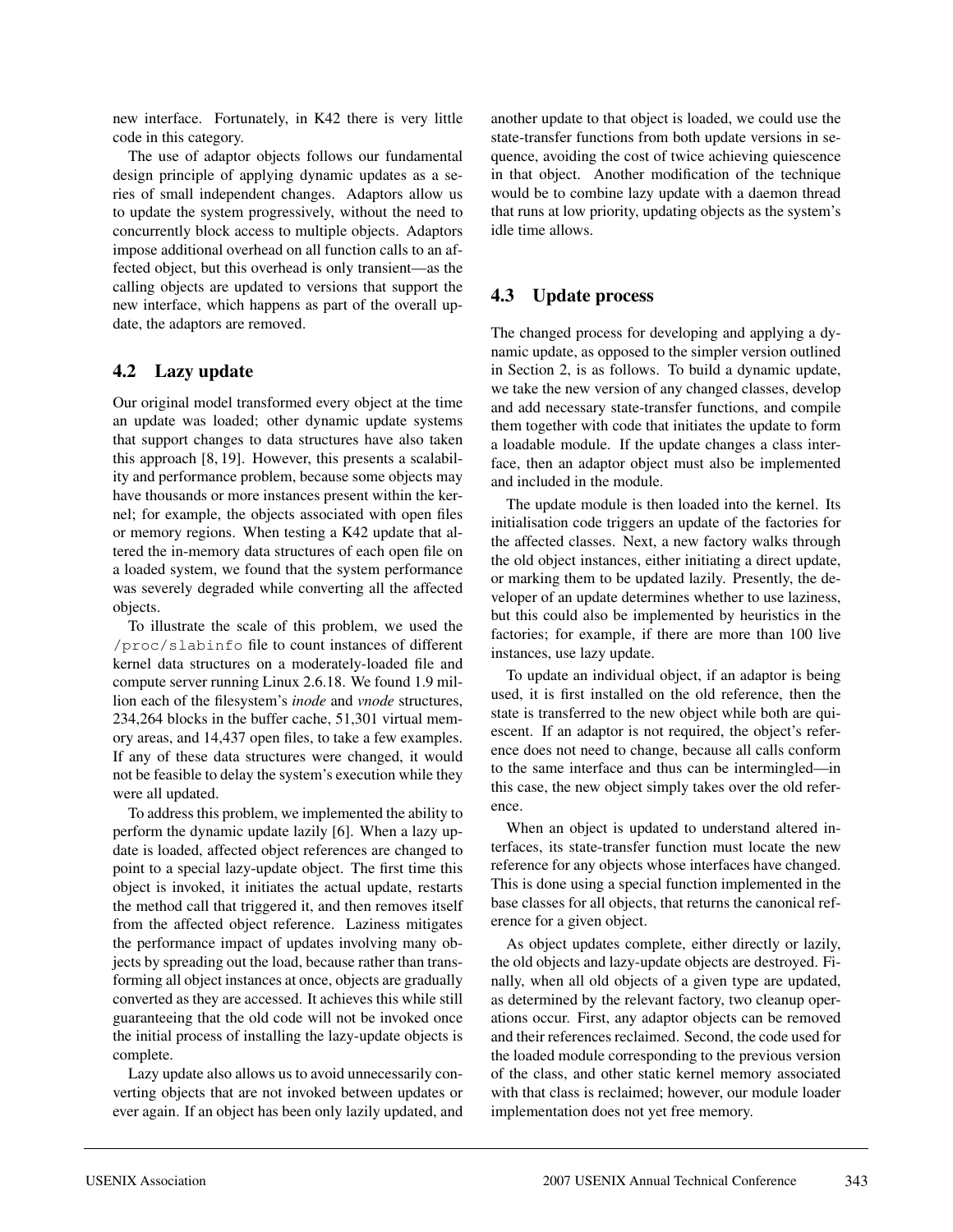

Figure 2: Results of manual CVS analysis

# **4.4 CVS analysis revisited**

With support for limited interface changes in the form of adaptors, we revisited the manual CVS analysis of Section 3. We also considered whether the changes could have been altered slightly to allow them to be dynamically updated. For each transaction, there were now four possibilities: the change could be updated without adaptors, the change could be updated only with an adaptor, the change could be updated only after some simple rewriting of the code (possibly also with an adaptor), or the change could not easily be updated. These results are shown in Figure 2.

We found that all of the maintenance changes that altered interfaces could have been supported through the use of an adaptor, raising the total of updatable maintenance changes to 79% (none required rewriting). Of the other categories, 35% of new features and 15% of code restructures could now be converted to dynamic updates. All of the complex interface changes that could still not be supported by the use of an adaptor were found in the new feature or code restructure categories, confirming that the limited form of interface change supported by adaptors is sufficient for maintenance purposes.

In the course of analysis, we found it common for transactions that were otherwise dynamically updatable to include minor related changes to add test code, alter initialisation functions, or perform some other cleanup that was not updatable, or was part of another object. These other changes would have been ignored in developing the dynamic update, so we did the same in our analysis and added another series of flags to note when this was done. Of all the dynamically updatable changes, 39% fell into one of these categories. Of only the maintenance updates, we ignored minor parts of 33% of the changes.

The new results in our analysis show that approximately 79% of maintenance changes could directly be converted to dynamic updates. We regard this as a worstcase for our model, because the changes were developed without considering dynamic update, and because some changes to exception handlers might instead have been implemented at a higher level in dynamically-updatable code. We expect that in the maintenance of a real system it would be possible to develop most of the remaining changes as dynamic updates. We will discuss this further in Section 6.2.

# **5 Evaluation**

We conducted experiments to measure the overhead of our update mechanism, and the performance of our system when applying various updates. The results of this evaluation are reported in this section, along with a description of more complex updates enabled by our improvements.

In several of the experiments reported below, we used the ReAIM implementation of the AIM7 multi-user benchmark, in the *alltests* configuration. This benchmark exercises OS services such as IPC mechanisms, file IO, signal delivery, and networking. It was modified slightly to work with K42: we replaced the test using Unix-domain sockets with UDP sockets, altered some code to handle different error return values from K42's Linux emulation library, and prevented the benchmark from removing shared memory regions at the end of its run, because this is not yet supported by K42. We ran the benchmark inside a RAM disk, to avoid IO latencies not imposed by the OS.

All experiments reported here were conducted on an Apple Xserve system, with two 2GHz G5 processors and 512MB of main memory. We built K42 in the no-debug configuration, and ran it in dual-processor mode.

# **5.1 Costs of mechanism**

In this section we examine the added runtime costs of having support for dynamic update in the system. This is much more important than the time to apply an update (which we measure in Section 5.2) because we expect updates to be infrequent events, and because even if the system experiences a slowdown while an update is applied, the advantages over rebooting are significant.

### **Indirection overhead**

First, we consider a property that is part of the fundamental structure of K42: the object translation table's additional indirection on object calls. This indirection adds extra overhead to each object invocation; an object call in K42 requires 6 instructions, instead of 5 for a regular virtual function call. The added instruction is a dependent load, however, because object references are allocated sequentially from a single region of memory, the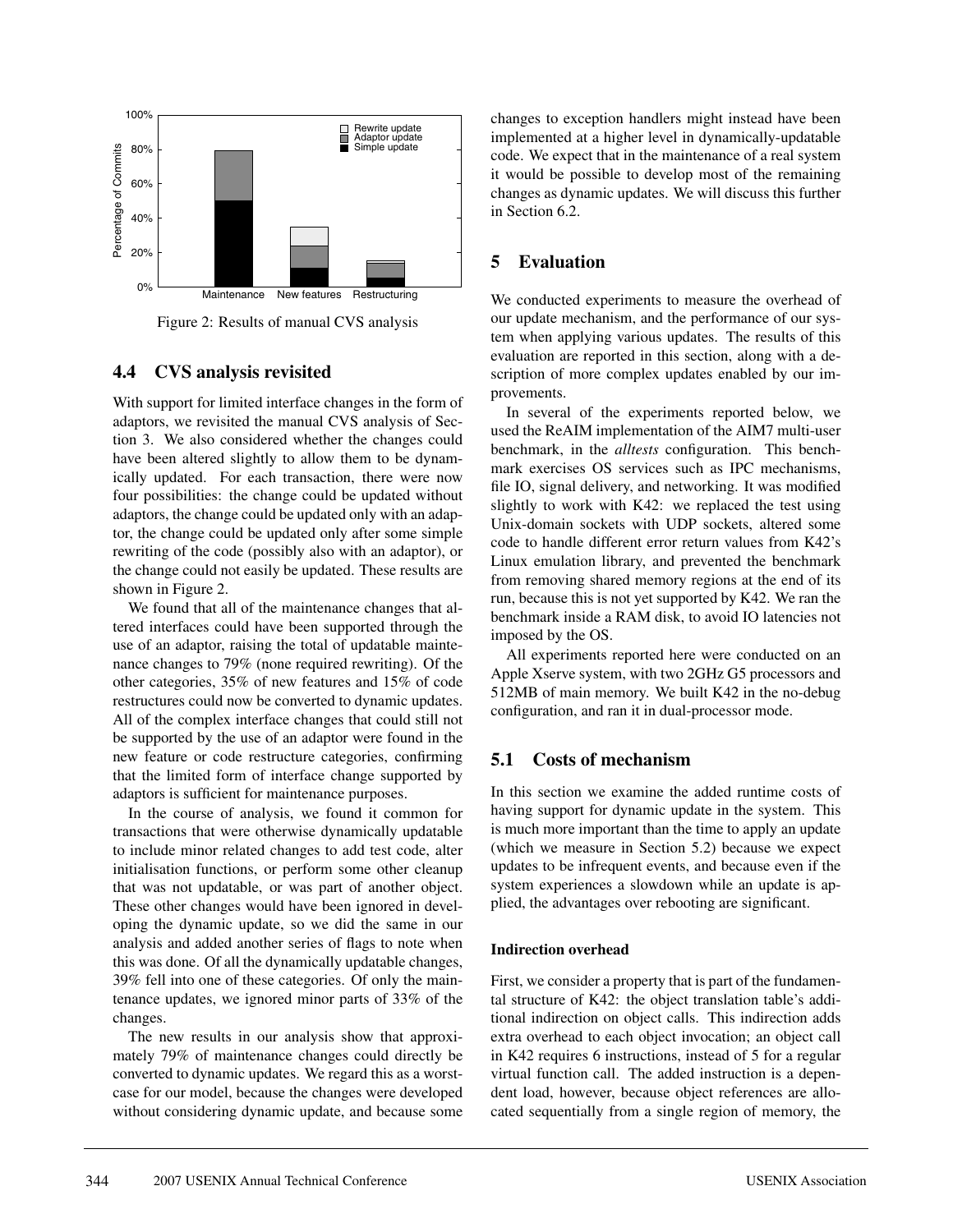object translation table is dense, and thus the extra load is likely to be cached.

It is not possible to directly measure the cost of object indirection, because it is a fundamental part of K42's structure. Instead, we estimated the overhead of object indirection by instrumenting the object system to count the number of indirect object invocations during a run of the ReAIM benchmark. Multiplying this by the number of cycles required for a load from the second-level cache, we estimated the overhead of indirection at less than 0.1% of the total running time on the unmodified system.

Arguably a bigger impact comes from not having a static system structure, preventing application of such cross-module optimisations as inlining, path straightening and dead-code elimination. Furthermore, such a structure replaces direct with indirect branches, and affects the performance of hardware branch prediction. However, any system offering basic module-loader functionality suffers the same problem, and kernel module loaders are now common in commodity operating systems, so this cost has been accepted in those systems.

#### **State tracking overhead**

The other added overhead comes from factory objects. During object creation, a factory is now involved, and records the new object's reference. During deletion, the reference is removed from the factory's data structures.

To measure the impact of factories on system performance, we used the ReAIM benchmark described previously. We implemented factories for process objects, one of which exists for each process, and the core memory management objects,<sup>2</sup> a pair of which are created for each open file or mapped memory region. These represent a significant proportion of the objects created in the kernel during benchmark activity: 1,791,808 of all 2,996,920 objects created during a ReAIM run, or 60%, were created using a factory. Hence, we would expect any impact to be visible.

We benchmarked the unmodified system and the modified system with factories added for the above objects. We repeated each experiment three times, taking the average of the peak jobs-per-minute result from each run. We measured a slight (less than 0.5%) performance improvement with the factories present. This is well within the noise caused by changes in code layout and cache behaviour, so we concluded that the use of factories within the kernel has negligible performance impact on the overall system.



Figure 3: *sync* update applied while benchmarking

#### **5.2 Experiences**

Here we describe several example updates enabled by the functionality introduced in Section 4. We also present performance results of applying one of those updates.

#### **File sync patch**

When a file is closed, or when its last mapping is removed, the kernel initiates a *sync* operation. This is known as an *unforced sync*, as opposed to the operation that occurs when a program explicitly invokes the *sync* or *fsync* system calls. Because processes block on forced syncs, but unforced syncs only delay the destruction of some buffers, the implementation was changed to prioritise forced syncs over unforced sync. This involved significant changes to the structure of the kernel's *FCMFile* object, with queues of waiting threads and IO operations now maintained differently.

We converted this patch to a dynamic update, by implementing state-transfer functions for *FCMFile* that restructured the internal queues. In total, 53 lines of state transfer code were written.

Figure 3 shows the result of applying this update during a ReAIM benchmarking run. ReAIM incrementally tests higher numbers of clients, so wall-clock time in this graph runs from left to right. We initiated the update when there were eight clients active, and during the next second the overall system throughput dropped, while 170 instances of the *FCMFile* object had their data structures converted on access. Once the benchmark reached the run with nine clients, all affected instances had been transformed, and the update was complete. This can be seen on the graph as a dip in throughput.

While this update was applied, we used a hardware cycle counter to measure the time required for individual phases of the process. Once the update process was started, it took 7ms to instantiate an updated factory ob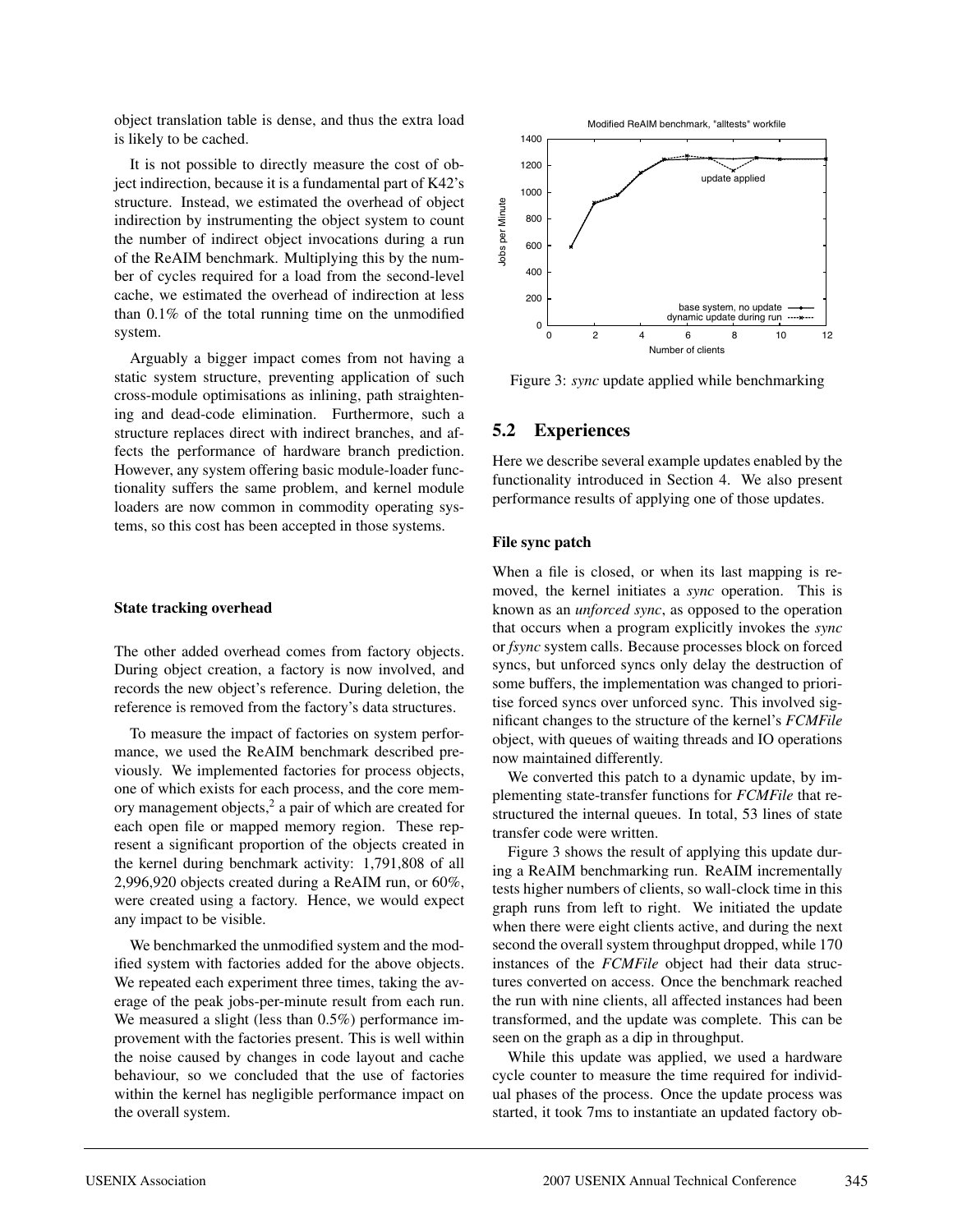ject and convert the existing factory, and then  $487\mu s$  to mark all the object instances to be lazily updated. At no point was the whole system's execution blocked.

We also used this update to time our module loader. The module loader is unoptimised, but because the dynamic update process starts once the module has been loaded, this is not of concern. It required 241ms to load the update into the kernel and start executing its initialisation code.

### **Use of adaptors in large page change**

As part of a change made to improve support for multiple page sizes, K42's *root page manager* (PMRoot) class was modified. The *getFrame* and *freeFrame* methods had an argument added specifying the frame size. In this case, there is an obvious default value that can be used for un-updated callers of the interface: the standard page size of 4 kilobytes. Hence, an adaptor object that modifies calls to the PMRoot object can be used. If the method number of a call matches either the *getFrame* or *freeFrame* methods, the relevant argument register is set to 4096.

As part of the overall update for such a change, once the PMRoot object has been updated and an adaptor installed, it is then possible to update the other objects that call PMRoot. This example shows how, in our model, one logical change is implemented as a series of updates, allowing the system to continue making progress.

### **Interface change to base classes**

We provide an example of a dynamic update that is possible with the use of adaptor objects, but has an impact on many objects of different classes due to inheritance. As part of an experiment with new page-allocation policies to avoid fragmentation, a method was added to the *page manager* (PM) class. This class is subclassed by a number of other K42 objects that inherit the new method but also define their own methods. Because a method is added, an adaptor object must be implemented that rewrites the calls made by old callers of the object. Every call made to the old interface with a method number greater than or equal to the newly-added method must have the method number incremented.

The adaptor implementation itself is quite simple, as it only adjusts the virtual function number. However, this example illustrates a scenario where K42's heavy use of C++ and implementation inheritance increases the complexity of updates. Because a method was added to a base class, it was effectively added to all the subclasses, changing their own interfaces, even though the source files did not change. As a result of a single class change, we need to prepare an update for each of the subclasses.

A single adaptor implementation suffices, but identifying the affected classes is presently a manual process; we would anticipate a real system automating it, as we will discuss in Section 7.

# **6 Lessons learned**

If we had intended K42 to be dynamically updatable from the beginning, there are several ways in which we would have structured it differently. In this section we discuss solutions to some of the problems we encountered adding dynamic update support to K42.

In our manual analysis described in Sections 3.3 and 4.4, we recorded comments noting why a change couldn't be converted to a dynamic update. The problems generally fell into one of the following categories:

- 1. changes to static code and data structures, such as low-level code in our exception handlers, general debugging services like our GDB stub functions and in-kernel test system, and system initialisation code;
- 2. specific services that were developed using static structures and enumerations, primarily K42's tracing service, where each trace point has a unique dense trace identifier, but also glue code used to wrap parts of Linux that run in our kernel;
- 3. very large cross-cutting changes due to fundamental restructuring of code.

While the third category is probably unavoidable in a research system, it would be unlikely for such changes to occur in the maintenance process of a released system. These include mass changes to interfaces that are not backwards compatible, for example, a number of changes were analysed in which a new argument was added throughout deep call chains across multiple objects. This argument cannot be set by an adaptor, and rewriting the code to support invocation either with or without the argument would be very complex and probably introduce bugs. Similarly, if an interface changes such that the functionality formerly provided by one object is now split across two or more objects, it is very difficult to hide this complexity behind an adaptor and still maintain compatibility for un-updated callers of the interface.

There are however some problems from the other two categories for which we have designed solutions.

# **6.1 Restructure of initialisation code**

The most common example of a static code problem is the kernel initialisation sequence. This code executes once at boot, consists mainly of calls to class-specific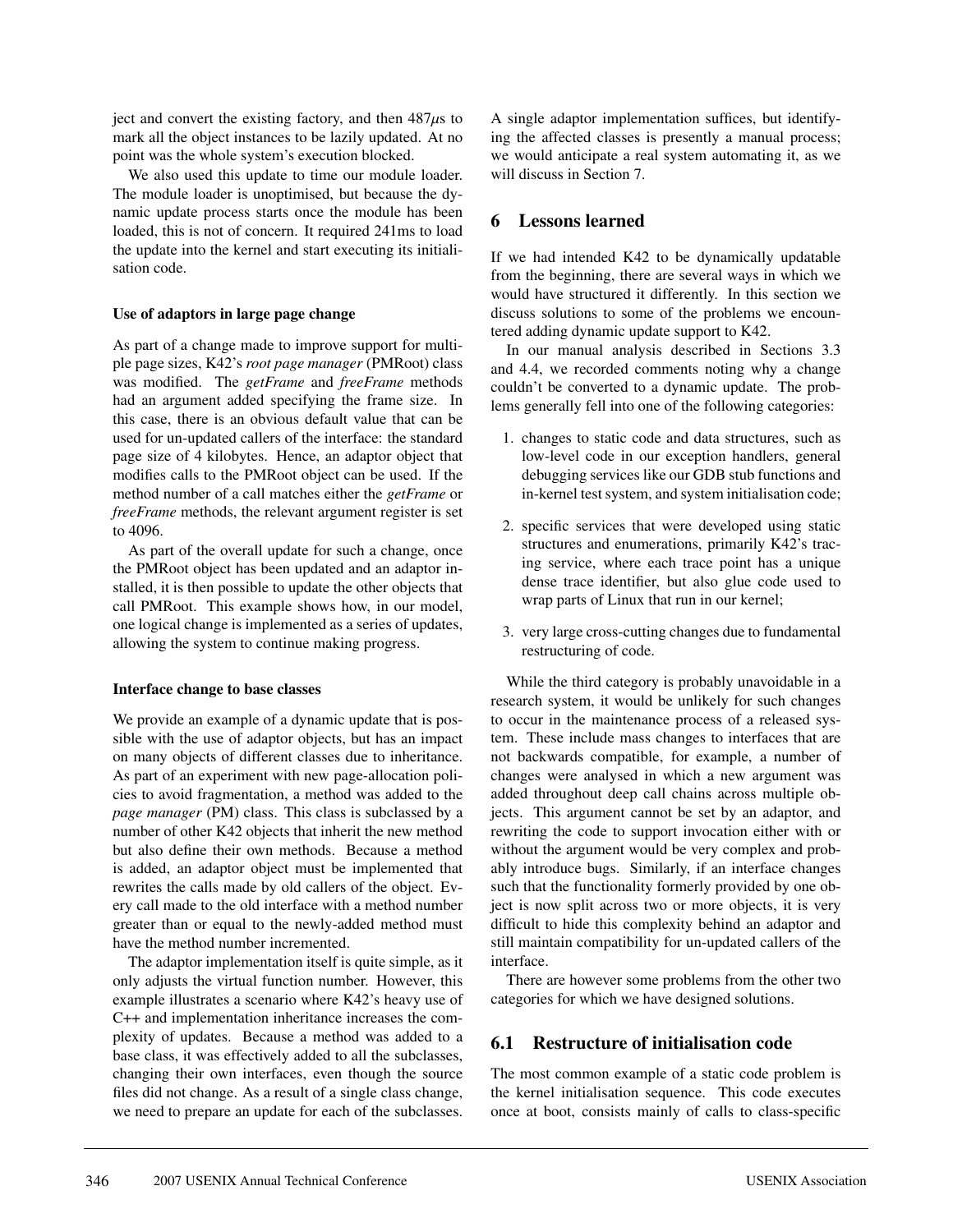initialisation functions, and cannot be updated. It makes no sense to update the code itself, as once the system has booted any changes will have no effect. However, an update often does need to include initialisation code, for example when introducing a new class into the system, and in many cases this code is the same as the corresponding boot code.

We envision adding a mechanism that allows programmers to annotate initialisation functions in class header files, and automatically calls those functions in a predictable order at boot time, or when the class is loaded as a dynamic update. This is similar to Linux's *initcall* mechanism [29], which uses annotations on functions to be called at boot.

Another related problem is testing code accessed from the kernel console. Currently this is implemented as static functions, and thus is not dynamically updatable. Although test and debugging code is not important for dynamic update in a production system, we would redesign the K42 test system to allow test functions to be registered dynamically, enabling dynamic update as well as dramatically improving the source.

### **6.2 Exception handlers**

Parts of the K42 kernel are not implemented as dynamically-updatable objects, and thus cannot be dynamically updated by our system. This includes lowlevel exception-handling code, parts of the scheduler, and the implementation of K42's message-passing IPC mechanism. Changes to such code account for the remaining non-updatable maintenance changes in our CVS analysis.

In some cases it is possible to achieve a dynamic update by rewriting other code. For example, on the pagefault path, by implementing a change at a higher level inside the memory management system's dynamicallyupdatable objects rather than the exception handlers. In other cases, because it is rare for such changes to alter data structures, it may be possible to use indirection available in the exception vectors, or binary rewriting techniques [27] to update the code without the need to achieve quiescence. If data structures were changed, and thus quiescence was required, one could either disable interrupts or run the OS inside a virtual-machine monitor (VMM) [8].

# **6.3 Dynamic tracing support**

K42's tracing service generates a binary log from trace points inserted throughout the system, where each trace point has a unique identifier. To simplify the original implementation, and because we had not considered dynamic update at that time, a static enumeration was used to identify and allocate trace point numbers. To support dynamic updates that add or remove trace points, we could change the static enumeration to a dynamic structure, or use a totally dynamic tracing service [7, 27].

# **6.4 Conclusion**

In general, increased dynamic update coverage can be achieved by minimising statically-bound code, and wherever possible, using structures created at run-time rather than compile-time. This has other advantages: it makes a system more modular, leading to simpler code, better maintainability, and better extensibility.

Our experience shows that when dynamic update is desired, it is usually possible to modify the relevant system structures to enable it. Dynamic update was an addition to K42 after years of development, so it is encouraging that we were able to add it without major structural changes.

# **7 Future work**

### **7.1 Update preparation**

The process of preparing updates for K42 is currently manual. Besides changing the code for a class, statetransfer functions and adaptor objects must be implemented, and programmers must determine the dependencies between updates. Although, as we have shown, it is possible to dynamically update a system using our design, the ideal update system would also automate update preparation from source code changes.

This is not a problem that we are addressing, but it is not unique to operating systems. Other work in the dynamic update field has developed tools to ease the construction of dynamic patches [2, 19] and investigated the semi-automatic creation of state transformers [14, 19], and it would be possible to generate common adaptor objects from source code analysis.

# **7.2 Reverting updates**

In some cases, an administrator may wish to revert or roll back an update after it has been applied. We expect this to occur rarely, since we are considering maintenance updates that have undergone testing by the vendor before their release. Nevertheless, given the data transfer functions and adaptors (which would be developed as part of the update), a *reversal update* that had the effect of reverting to the previous version could be created. However, in any system where updated code runs in the kernel unprotected, if an update has bugs that cause it to corrupt data structures, recovery may be impossible.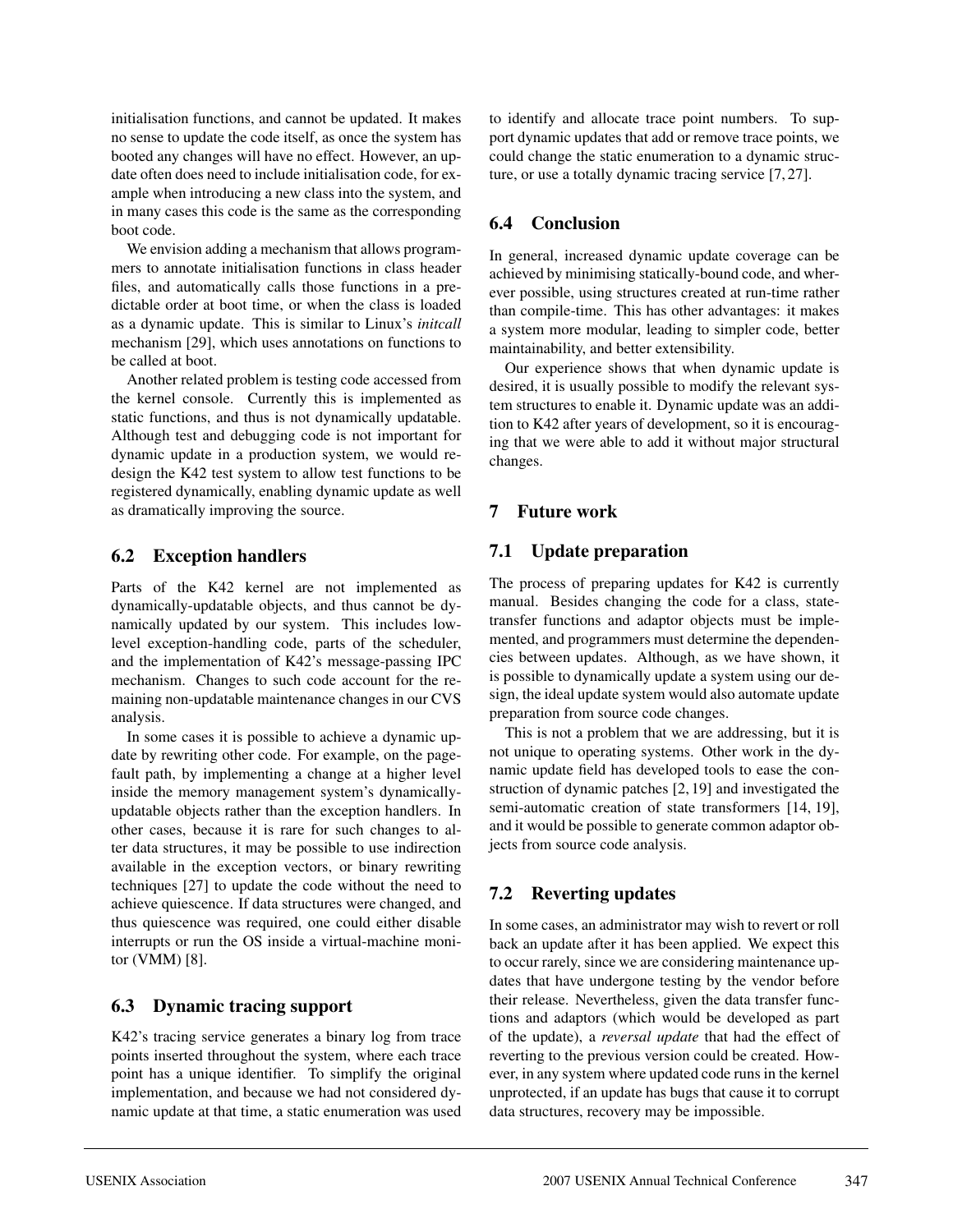### **7.3 Arbitrary interface changes**

As currently designed, our system cannot support interface changes in which the changes cannot be hidden behind an adaptor. While this is not a problem for all but the most substantial new features and code restructuring changes, for completeness we would like to support all dynamic updates.

As explained previously, support for arbitrary interface changes requires blocking all objects affected by a change, and potentially the whole kernel. We would block kernel events at a lower level, such as exception handlers or underlying VMM, before updating the system. Although this precludes servicing requests while the update is applied, it preserves the system's full state, and thus offers significant advantages over rebooting.

# **7.4 Updates outside the kernel**

Many OS updates change user-level code such as system libraries. Although we have targeted kernel changes, a complete dynamic update system would also require support for user-level updates. There is nothing preventing our update mechanism from operating at user-level. However, depending upon the structure of the relevant libraries or applications, general-purpose dynamic update systems [2, 19, 24] may be more suitable or practical.

# **7.5 Implementation in other systems**

As our approach has been to implement dynamic update within an existing OS with the aim of developing a design suitable for commodity operating systems, one goal for future work would be to apply it to a commodity OS. In previous work [5], we described how dynamic update may be implemented in Linux. Although it does not provide the same consistent mechanisms, modular parts of Linux such as the VFS layer and device driver interfaces are effectively object-oriented, providing data hiding and indirection. For example, filesystem drivers are invoked through a table of function pointers held in the *inode* structures, and device drivers are called similarly. This provides the same indirection as K42's object translation table, although at a coarser granularity. It would result in a lower overhead for indirection and state tracking, but potentially higher update costs. The design's other requirements, such as state tracking, can also be achieved within Linux, albeit not so consistently as in K42 [5].

One significant difference between K42 and Linux is blocking threads. K42 kernel threads are short-lived and non-blocking, allowing us to block access to an object and simply wait until existing threads terminate to achieve quiescence. In Linux, however, system call handlers may block for IO or other long-running operations,

that we cannot wait for. Our current solution when applying an update in Linux is, when possible, to abort system calls with *EINTR* (interrupted call) or *EAGAIN* (resource temporarily unavailable) errors, from which an application can recover by retrying the call. If a blocking call cannot be interrupted, we must delay and retry the update until it completes. This could be avoided by a wrapper that converts blocking system calls into restartable variants such as *select*.

The main limitation in applying this approach to Linux is the current extent of modularity. Unlike K42, core parts of Linux such as the scheduler and virtual memory system are not modular. Despite this, we believe that dynamic update for Linux is feasible. In particular, it is not necessary to apply modularisation and dynamic update infrastructure throughout the kernel. Rather, dynamic update can be enabled incrementally for specific subsystems, by adding indirection and state tracking (or subverting existing structures). Along with other projects [26,28], this provides motivation for increasing the modularity of the Linux kernel.

# **8 Related work**

Many dynamic update systems exist for high-level languages [3, 10, 14, 20, 25], however these are inapplicable to an OS implemented in C or C++. A small number of general-purpose dynamic update systems for C have been described in the literature [2, 12, 19]. These focus on application code, however an OS kernel is a fundamentally different environment, and features constraints such as a high level of concurrency, and completely event-driven execution and control flow. Also, operating systems offer extremely limited runtime environments. These constraints result in different trade-offs and a different design for dynamic update.

Most general-purpose dynamic update systems for C do not support threading [12,19]. One that does is OPUS [2], that uses Linux's *ptrace* facility to update C programs at function boundaries, with the goal of enabling dynamic security patches. OPUS waits for updated functions to be off the stack of all threads. Unlike our system, which blocks new invocations to achieve quiescence, it is possible for OPUS never to achieve quiescence, and thus for an update to be delayed indefinitely. Because OPUS relies on stopping all threads to examine their stacks, it would be difficult to apply the design to an operating system kernel, where thousands of threads may be present, and where blocking the whole system's execution is not feasible. OPUS does not handle changes to data structures nor function interfaces. Despite these limitations, it was able to apply many real security patches, suggesting that our system is also suitable for security patches.

LUCOS [8] is a dynamic update system for Linux built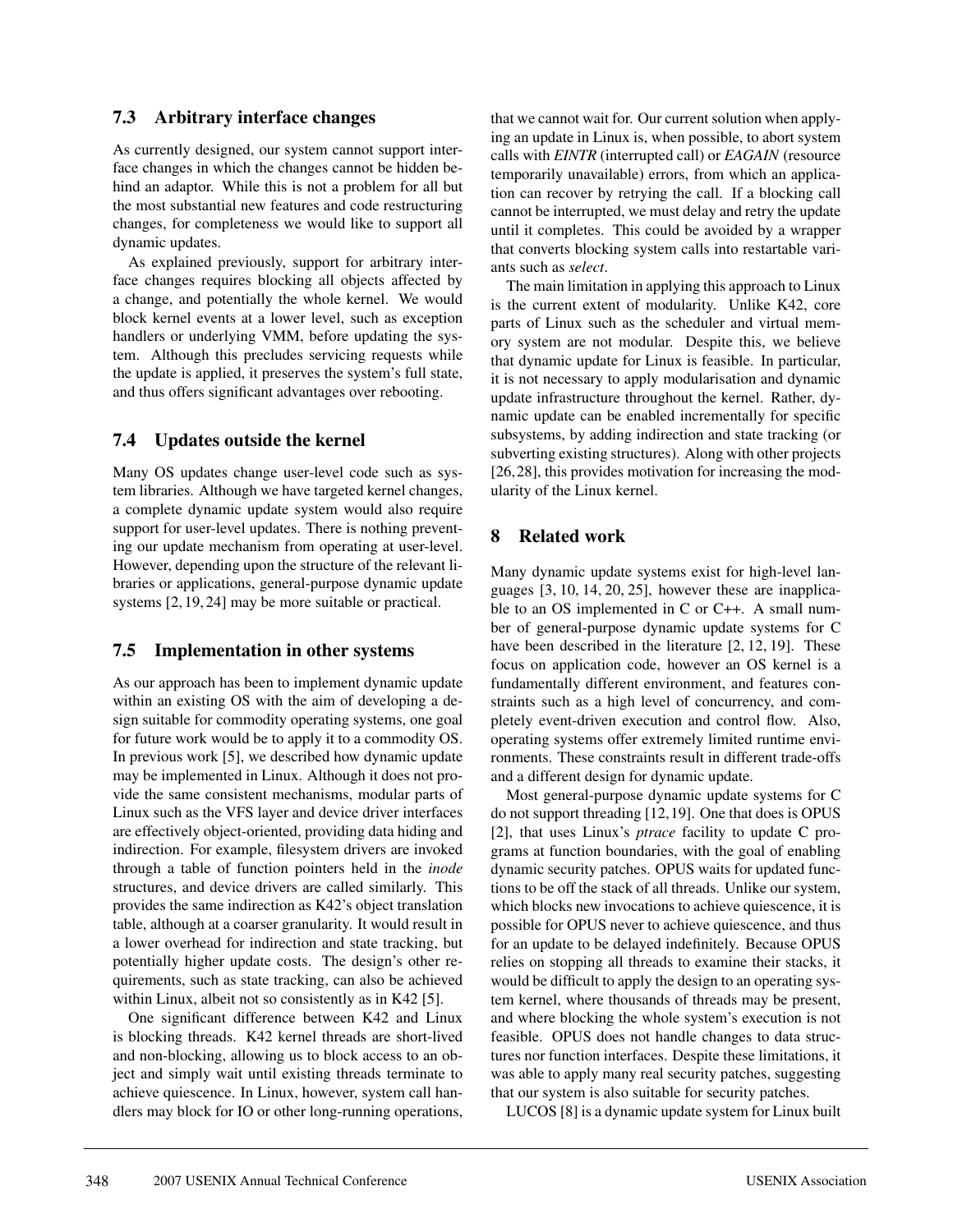upon the Xen virtual-machine monitor. To apply updates, LUCOS enforces quiescence by using the VMM to stop the system's execution; it then dynamically patches functions. In contrast, in K42 we block and quiesce only objects affected by an update, allowing the rest of the system to continue. Similarly to OPUS, LUCOS does not support changes to function interfaces, that are important even for bug fixes, as we have shown. If a LU-COS patch changes data structures, pages containing old and new versions of the affected data are marked readonly; on a write fault the kernel is single-stepped, and a data-transfer function is used to keep the versions consistent. K42 avoids such two-way data conversions by updating all code that accesses a data structure along with the data itself. For LUCOS to detect when functions using old data structures have returned, it must examine every stack frame of every kernel thread in the system, a large scalability problem on modern systems that commonly run thousands of threads. Because it only consists of passive modules, LUCOS' performance overhead is negligible at the expense of higher update costs, especially when data structures are changed. Our system incurs constant overhead from indirection and state tracking, although, as we have shown, this overhead is very low (less than 1%). Furthermore, our system's overhead compares favourably with virtualisation, and enables a simpler and more scalable update process.

DynAMOS [15] is another recent dynamic update system for Linux. Like LUCOS, it uses function-level binary patching, which occurs while interrupts are disabled. DynAMOS supports limited updates to data structures through the use of shadow structures, that must be maintained separately to the original structure. Like LU-COS, DynAMOS may need to walk the stack of every kernel thread to detect quiescence. As a loadable module that requires no modifications to the base kernel, DynAMOS does not impace base performance, however because every updated function incurs an extra indirect branch, the performance impact of updates is significant. Micro-benchmark results show overheads higher than 40% for some functions, but the overall performance impact of an update is not reported.

The main advantages of LUCOS and DynAMOS over our approach are that they do not require changes to the kernel, are able to update almost any function, and do not incur any base performance impact. However, due to the use of binary function patching as the underlying mechanism, the impact of applying updates in these systems is significantly higher. Although our approach has not yet been applied to Linux, the comparison between it and these systems is primarily a trade-off between applicability, in terms of the parts of the kernel that can be updated, and performance and complexity, in terms of the cost of applying updates, the difficulty in developing

them, and the complexity of changes that are supported.

A practical approach to general-purpose dynamic update is taken by Ginseng [19]. Ginseng compiles C programs specially, adding indirections for types and functions, to provide safe, fine-grained dynamic updates for arbitrary C code. This contrasts to our approach, that applies updates at the coarser level of objects or modules, and so suffers lower overheads from indirection and update support, but relies on the modular structure of the OS. Ginseng does not support threaded execution, although the authors are currently investigating ways to cope with the concurrency requirements of an OS [18].

Several domain-specific approaches to dynamic update appear in the literature, for example in object databases [6] and distributed systems [1]. These systems are not necessarily language-based, but are closely tied to their domain for other reasons. Our approach is similar in that we have tailored the design of our system to the structure and environment of the code we update, namely modular kernel code.

One relevant domain-specific dynamic update system is Upstart [1], which provides automatic software updates for distributed systems by interposing at the library level and rewriting remote procedure calls. Despite the different focus, a lot of parallels can be drawn between Upstart and K42. Upstart's transform functions are equivalent to our state-transfer functions, simulation objects play the same role as adaptors, and scheduling objects are a generalisation of lazy update.

AutoPod [22] is a kernel module for Linux that provides checkpoint, migration and restart of processes transparently to the applications and kernel. Combining AutoPod with an underlying VMM, as long as the kernel interface is unchanged it is possible to start a new virtual machine with an updated kernel, checkpoint the user processes in the old virtual machine, and migrate and then restart them on the updated kernel. This represents a radically different approach to the problem; it avoids significant changes to the OS, at the cost of runtime overhead from virtualisation and AutoPod.

# **9 Conclusions**

We have implemented dynamic update for K42, and found that adding this feature to an existing operating system is feasible when that system has a sufficiently modular structure. K42 has the advantage that it is object oriented with a consistent and pervasive module invocation mechanism, but as we have discussed, commodity operating systems such as Linux can provide the same support, albeit in an less consistent fashion.

We have shown how to design a dynamic update system that handles interface changes, which are required for many bug fixes, and applies updates lazily, which is